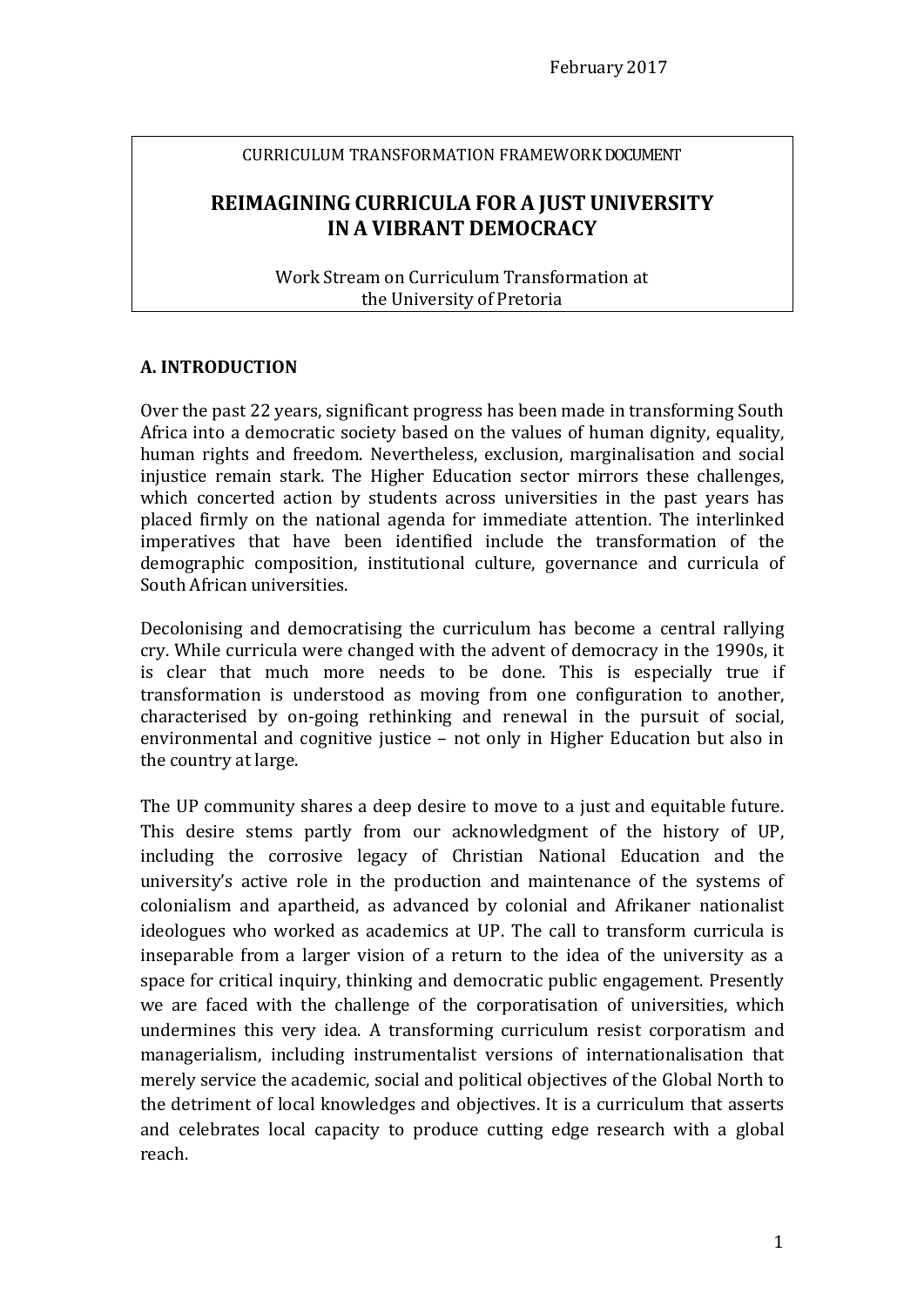Out of a lekgotla between student societies and UP management in March 2016, three work streams were formed. Apart from the work streams on language policy and institutional culture, we have embarked on a process of critical consideration of the meaning and shape that curriculum transformation should take.

A final definition of transformation of curriculum is not supplied in this document. Instead, flowing from discussions in the work stream, four drivers are provided to guide an inclusive process of engagement on what curriculum transformation entails in this context. The approach adopted is cognisant of the differences in disciplines across UP's nine faculties, including the requirements of professional bodies. Nevertheless, the point of departure is that every field of study holds implications that either advance or deter human and non-human life. Therefore, academic endeavour, prominently visible in curricula, must be in service of the public good and the actualisation of human potential.

The four drivers of curriculum transformation, as set out below, are:

- Responsiveness to social context
- Epistemological diversity
- Renewal of pedagogy and classroom practices
- An institutional culture of openness and critical reflection

#### **B. FOUR DRIVERS OF CURRICULUM TRANSFORMATION**

**1. Responsiveness to social context**

**A transforming curriculum is one that registers and is attuned to local and global contexts, histories, realities and problems. Such a curriculum promotes both a critical and self-critical stance. It acquires concreteness, relevance and purpose by being located within a specific social, economic, environmental, intellectual, political and legal context. Questions concerning development, social justice and globalisation, among other issues, should be central to teaching and research. This further entails:**

- Retrieving and foregrounding historically and presently marginalised narratives, voices and subjugated knowledges, not only as process of nostalgia, but as creating new forms of telling, being and becoming. Reinterpreting those narratives from the viewpoints, analyses and life experiences of the subjects of those narratives themselves, wherever they may be located, in response to both the historical and contemporary contexts.
- Acknowledging indigenous knowledge systems hitherto repressed in the South African context. Positioning these systems not as sites of immutable truths, but as sites of contestation, which are generally affected by flows and currents of thinking from within and from without.
- Critically examining the role of race, socio-economic class, gender, sexuality, culture, nationality, age and other categories of identification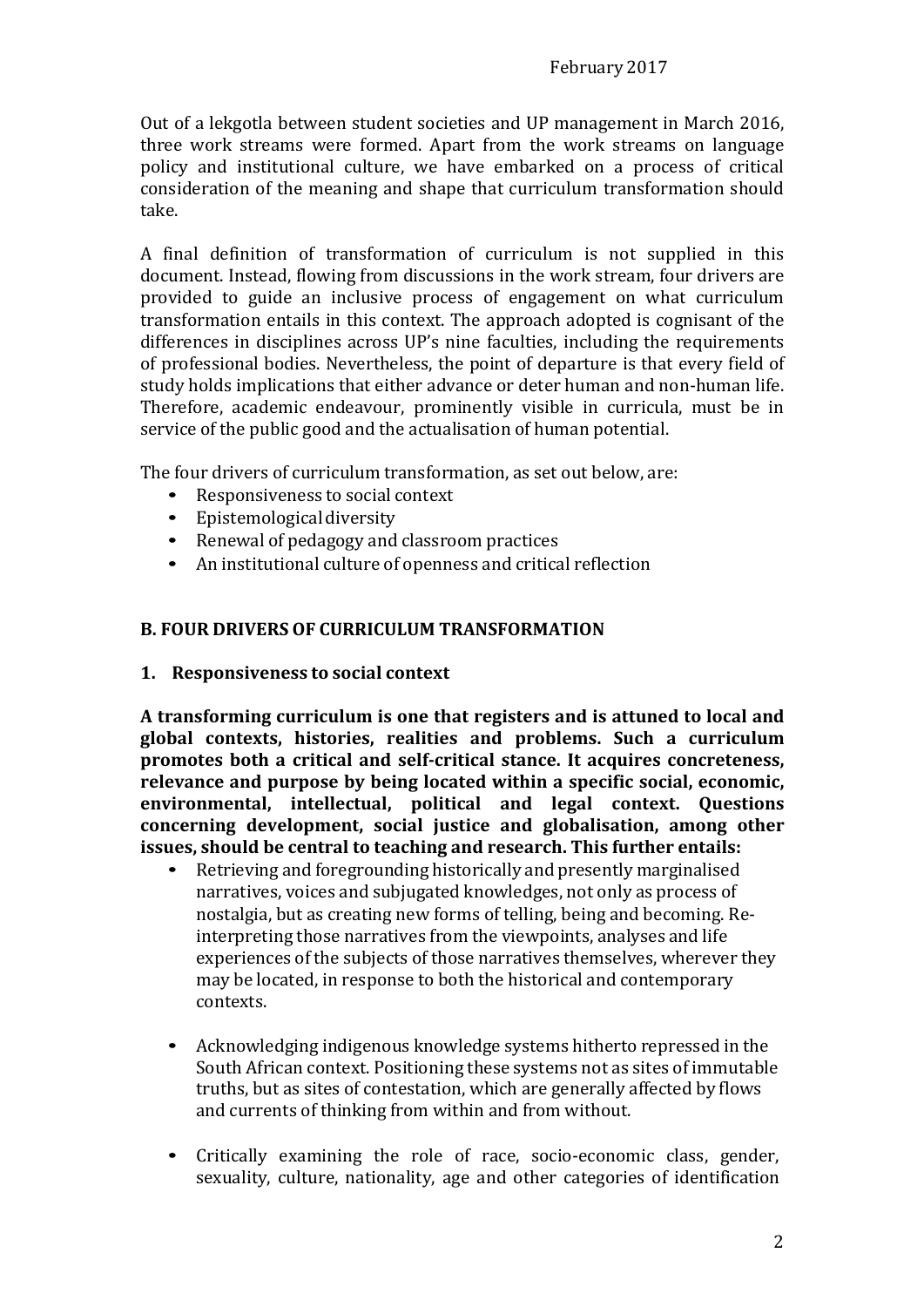and disadvantage within disciplines, while underscoring our common humanity.

- Prioritising social transformation by focusing on the ways in which disciplines can contribute to the development of society and realisation of a dignified and sustainable life for all South Africans. In particular, students should be empowered to participate in positively transforming society at all levels.
- Envisaging students and academics as thoughtful citizens, part of a greater and diverse public, who are able to contribute meaningfully to different communities, society, the continent and the world by drawing on:
	- o *Critical thinking:* the ability to problematise received wisdoms within disciplines and to question old and new frameworks, to exercise judgement and engage in reasoned debate.
	- o *Critical literacy:* the ability to independently read, analyse, reflect, evaluate, conceptualise and synthesise arguments, approaches and solutions.
- Engaging the life worlds that students inhabit by linking teaching material to current affairs and cutting edge research. Foregrounding interdisciplinary and trans-disciplinary work.
- Attracting students that reflect the diversity of social identities in South Africa. In this regard, all endeavours must be made to remove economic obstacles to ensure that prospective students are not excluded on the basis of class.
- Developing a compulsory foundational course for all first-year students in African history, thought and society, political economy and human rights.

# **2. Epistemological diversity**

**Curriculum transformation is a constant encouragement of epistemological diversity. Diversifying epistemology means bringing marginalised groups, experiences, knowledges and worldviews emanating from Africa and the Global South to the centre of the curriculum. It involves challenging the hegemony of Western ideas and paradigms and foregrounding local and indigenous conceptions and narratives, while recognising the global context. It further entails:**

- Cognisance of our location in the Global South and its entanglements within colonial and imperial hierarchies of power, maintained by cultural and psychological hegemonies through different forms of violence and the compliance of local elites.
- Encouraging epistemic diversity and pluriversality between different intellectual and cultural heritages, whether in the North or the South,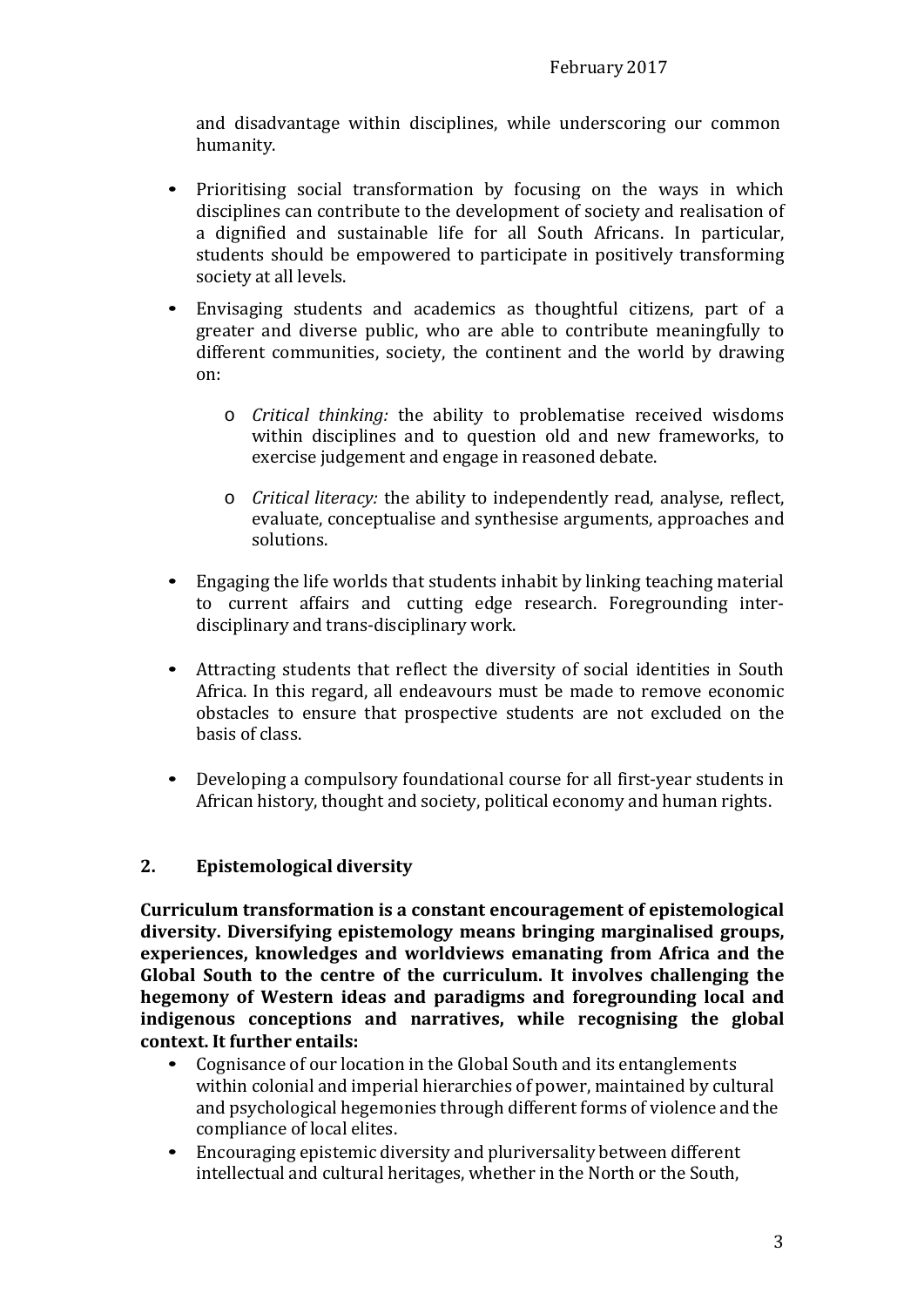thereby enabling the crossing of borders, sharing and meeting of different ways of knowing, being and feeling. Locating received theories in local contexts and seeing subjugated indigenous knowledges as legitimate sources of theoretical abstraction.

- Excavating and recuperating African, Latin American and Asian knowledges and practices that have been devalued and marginalised and, in some cases, decimated and distorted by US and European centrism and epistemic racism and sexism.
- Honestly and critically reckoning with the histories of all disciplines and dominant traditions within disciplines to examine their underlying colonial biases and exclusionary cultural norms at the intersections of race, gender, sexuality and class, as well as the complicity of disciplinary knowledges with various forms of violence and oppression over time. This involves, among others, the acknowledgment that even those few historically white universities that admitted a limited number of black<sup>1</sup> students operated on the principle of racial segregation and that black people were mostly excluded from Higher Education, bar the Bantustan universities and two universities set aside for 'coloured' and 'Indian' students. White women were first excluded from universities and later prohibited or discouraged from entering certain disciplines. Hidden histories, including of the contributions by black people and women, should be excavated.
- Interrogating the requirements of professional bodies in relation to the necessary intellectual and ethical development of disciplines in a democratic society.
- Not merely adding new voices and theories but reconceptualising the way in which knowledges and sources of knowledge are organised, valued and represented within disciplines and subject areas. This entails a rethinking of the very structure of disciplines and modules.

# **3. Renewal of pedagogy and classroom practices**

**Curriculum transformation involves continuously rethinking and reevaluating the ways in which we learn and teach. This includes responsiveness to and training in new pedagogical methodologies and approaches within disciplines. It further entails:**

• Providing support for the transition from high school to university, from undergraduate to postgraduate studies and on to the world of work, by addressing students' learning impediments and relating their home literacies

<sup>1</sup> 'Black' is used in this document to refer to people who, due to colonial and apartheid racialisation, were historically discriminated against in the provision of Higher Education. It includes the former apartheid categories of 'Indian' and 'coloured'.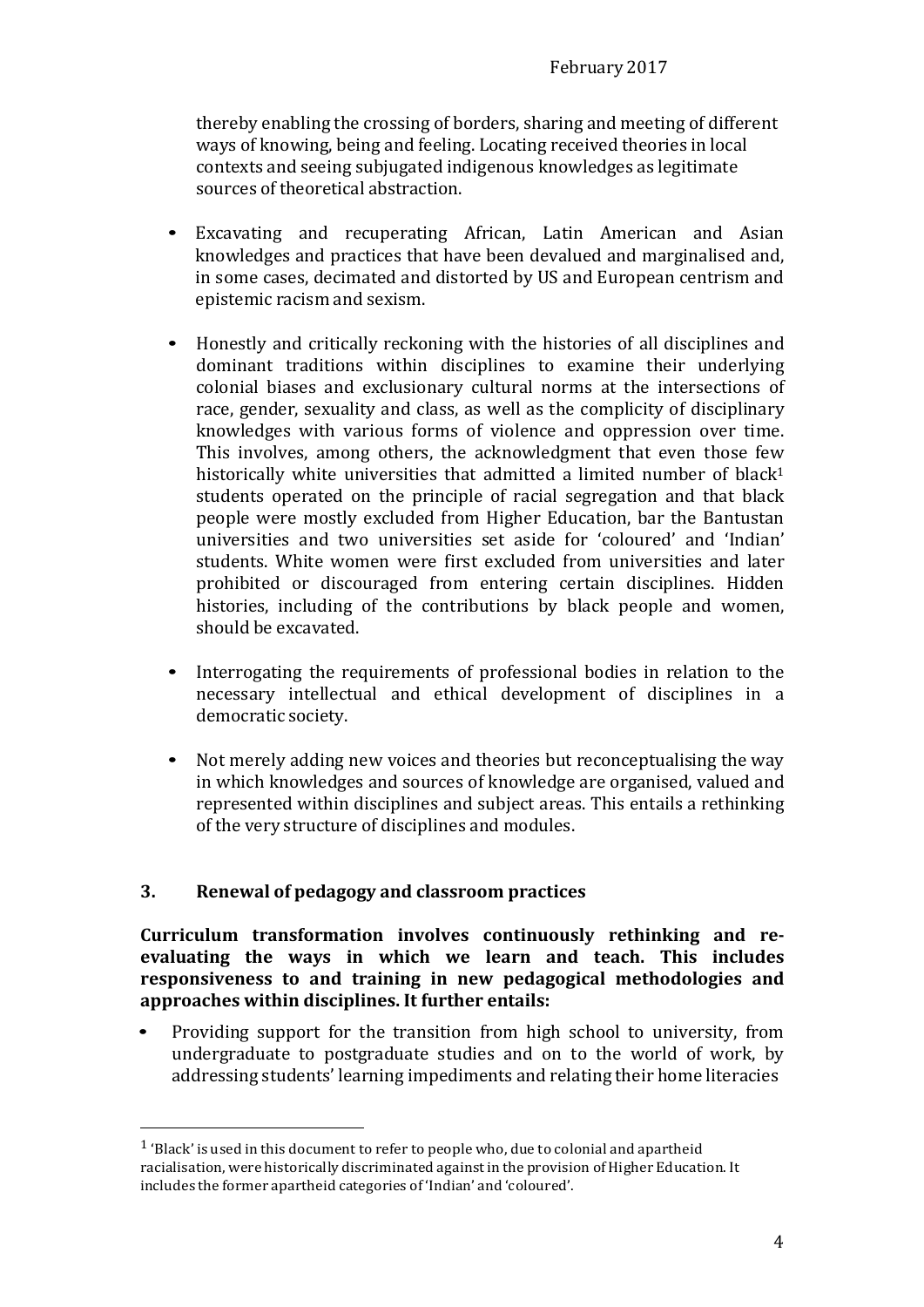and school literacies to the university curriculum. It moves from the understanding that learning also occurs beyond the walls of the lecture hall.

- Addressing the invisibility of certain groups by critically interrogating the composition of students and staff, especially in disciplines historically dominated by one sex, gender, gender identity and/or race, and removing pedagogical and classroom hindrances in the way of diversification.
- Including in teaching and learning the affective dimension of multiple forms of oppression, including various kinds of pain produced through these subjugations and associated practices. Working with the specificity of our apartheid past to acknowledge the effects of victimhood and false senses of superiority, and to innovate instead of being paralysed in relation to that past.
- Being receptive to new modes of delivery, for example through technological innovations in the learning process, without detracting from the substantive content that must be taught, while ensuring that all students have equal access to such technology.
- Pursuing inquiry-led teaching and learning. Rather than testing (only or predominantly) for memory (rote learning), students are encouraged to do more writing and research.
- Creating a robust UP learning space that is also affirming and sensitive to student diversity by actively including students across differences such as race, sex, gender and gender identity, sexuality, socio-economic class or disability. Materials and assessments should not privilege some identities or experiences over others.
- Equipping students with skills to contribute to society and be efficient professionals. These competencies include:
	- o Literacy
	- o Numeracy
	- o Conceptual / abstract thinking
	- o Critical thinking
	- o Ethics, accountability and integrity
	- o Problem solving
	- o Communication
	- o Interpersonal skills
	- o Service to society and community
	- o Other discipline-specific skills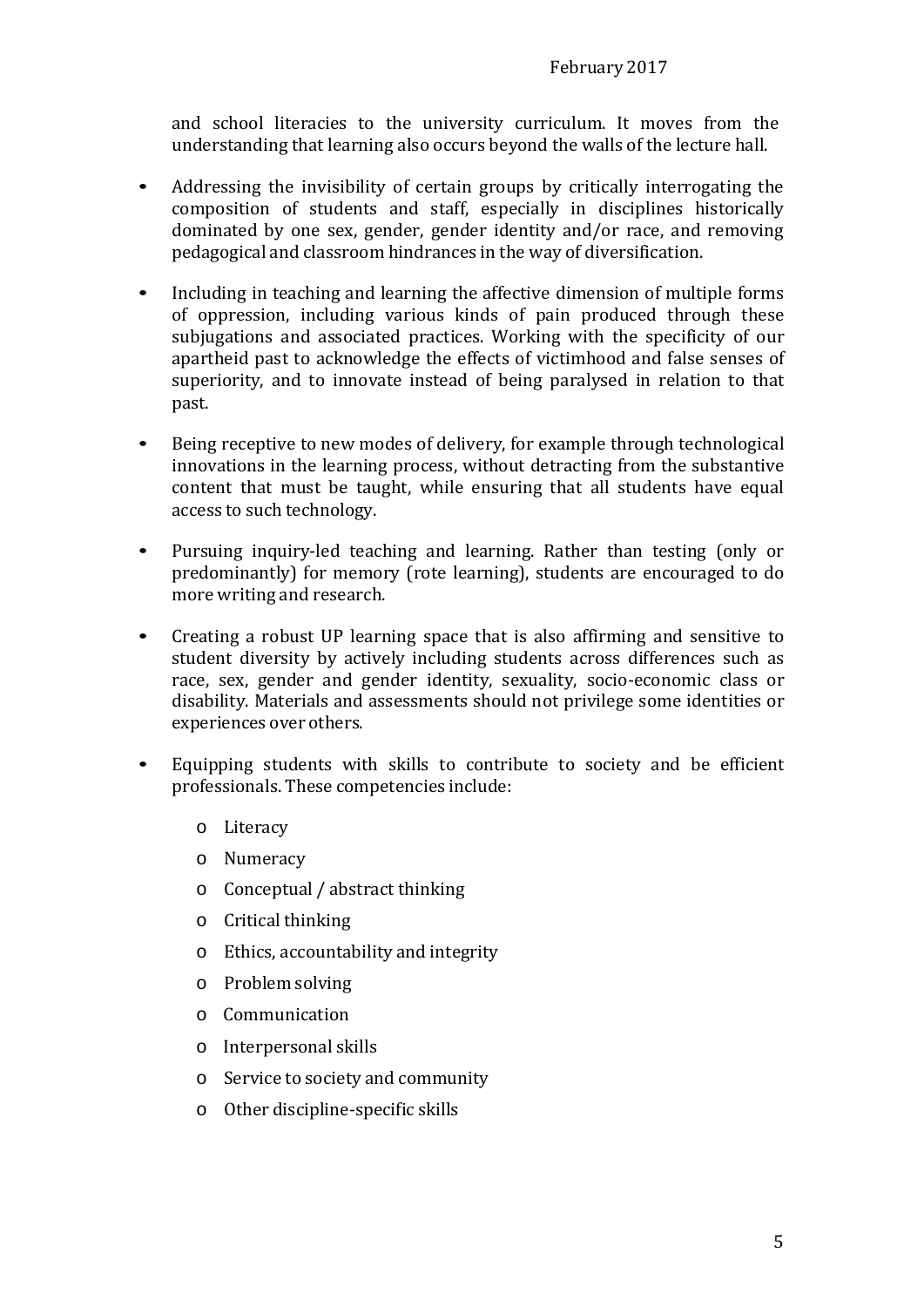o Ability to reach out and collaborate across identity categories, including but not limited to gender, sexuality, race, class and age.

### **4. An institutional culture of openness and critical reflection**

**A transforming curriculum exhibits understanding that a 'hidden curriculum' can be found in the spaces, symbols, narratives and embedded practices that constitute the university and in the diversity, or lack thereof, of the staff and student cohort. Transformation requires exposing and resisting the subliminal practices of the hidden curriculum that are part of South Africa's legacy of discrimination. It further entails:**

- Advancing an intellectual culture of critical reflection about both academic and public matters of concern and openness to difference based on human dignity.
- Accelerating transformation of academic staff through the hiring, support and promotion of black South Africans, women, disabled and gender nonconforming academics, particularly seeking out scholars who advance subaltern, subjugated and indigenous knowledges within their fields, especially in cases where currently employed academics do not have sufficient training in those areas.
- Reviewing and redefining the identity of the university, including its dominant subjectivities, its historically entrenched narratives and ways of doing, the deeply held stereotypes concerning which knowledges and voices count, and the devaluations of bodies, ideas and memories cloaked in 'culture', 'standards' or 'tradition'. This extends to the practices and policies of the university, for example, institutional planning and operating procedures, graduation, language, staff appointment and promotion criteria, and performance management.
- Dismantling institutional hierarchies and reviewing organisational processes and practices to enable collegiality, dialogue and democracy at all levels of the university. This includes problematising and resisting corporatist and managerialist imperatives, as these silence academics outside of official structures and stifle on-going reflection on and transformation of curricula, institutional culture and the academic space.
- Interrogating and reimagining spaces and symbols to situate the university within its historical, cultural and global landscapes. Architecture and iconographies (names, insignia, statues, buildings, portraits) in the university space should resonate with a diversified student, staff and community population.